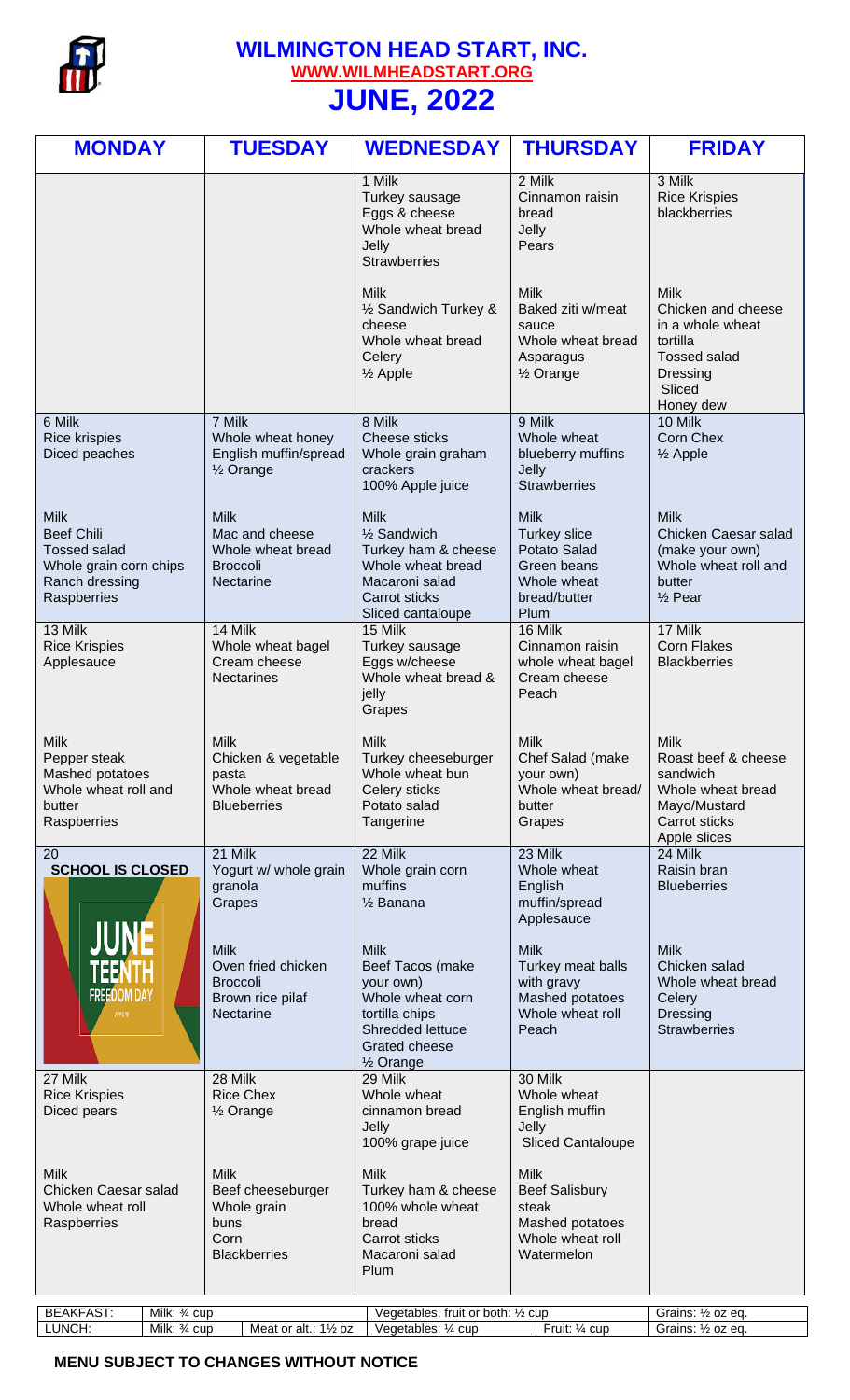## **WILMINGTON HEAD START, INC. [WWW.WILMHEADSTART.ORG](http://www.wilmheadstart.org/) JUNIO DEL 2022**

| <b>LUNES</b>                                                                                            | <b>MARTES</b>                                                                                  | <b>MIERCOLES</b>                                                                                                                          | <b>JUEVES</b>                                                                                          | <b>VIERNES</b>                                                                                                                     |
|---------------------------------------------------------------------------------------------------------|------------------------------------------------------------------------------------------------|-------------------------------------------------------------------------------------------------------------------------------------------|--------------------------------------------------------------------------------------------------------|------------------------------------------------------------------------------------------------------------------------------------|
|                                                                                                         |                                                                                                | 1 Leche<br>Huevo con queso y<br>salchicha de pavo<br>Pan integral<br>Mermelada<br>Fresas                                                  | 2 Leche<br>Pan de pasas con<br>canela<br>Mermelada<br>Peras                                            | 3 Leche<br><b>Rice Krispies</b><br>Moras                                                                                           |
|                                                                                                         |                                                                                                | Leche<br>Sándwich de pavo y<br>queso<br>Pan integral<br>Apio<br>1/ <sub>2</sub> Manzana                                                   | Leche<br>Ziti al horno con salsa<br>de carne<br>Pan integral<br>Espárragos<br>1/ <sub>2</sub> Naranja  | Leche<br>Pollo y queso en<br>tortilla integral<br>Ensalada mixta<br>Aderezo<br>Melón chino en<br>rebanadas                         |
| 6 Leche<br><b>Rice Krispies</b><br>Duraznos cortados en<br>cubitos                                      | 7 Leche<br>Panqué inglés de trigo<br>integral y miel<br>Mantequilla<br>1/ <sub>2</sub> Naranja | 8 Leche<br>Palitos de queso<br>Galletas con canela<br>integrales<br>100% jugo de<br>manzana                                               | 9 Leche<br>Panque con moras<br>azules integral<br>Mermelada<br>Fresas                                  | 10 Leche<br>Corn Chex<br>1/ <sub>2</sub> Manzana                                                                                   |
| Leche<br>Chile de res<br>Ensalada mixta<br>Totopitos de maíz<br>integral<br>Aderezo ranch<br>Frambuesas | Leche<br>Macarrones con queso<br>Pan integral<br><b>Brócoli</b><br>Mandarina                   | Leche<br>Sándwich de<br>jamón de pavo y<br>queso<br>Pan integral<br>Ensalada de<br>macarrones<br>Palitos de zanahoria<br>Melón en rodajas | Leche<br>Rebanada de pavo<br>Ensalada de papas<br>Ejotes<br>Pan integral con<br>mantequilla<br>Ciruela | Leche<br>Ensalada césar con<br>pollo<br>Tú la creas)<br>Pan integral con<br>mantequilla<br>$\frac{1}{2}$ Pera                      |
| 13 Leche<br><b>Rice Krispies</b><br>Durazno en cubitos                                                  | 14 Leche<br><b>Bagel integral</b><br>Queso crema<br>Mandarina                                  | 15 Leche<br>Chorizo de pavo<br>huevos con queso<br>Pan integral con<br>mermelada<br>Uvas                                                  | 16 Leche<br>Bagel integral con<br>pasas y canela<br>Queso crema<br>Durazno                             | 17 Leche<br>Corn flakes<br><b>Moras</b>                                                                                            |
| Leche<br>Filete a la pimienta<br>Puré de papa<br>Pan integral con<br>mantequilla<br>Frambuesas          | Leche<br>Pasta con pollo y<br>verduras<br>Pan integral<br>arándanos                            | Leche<br>Hamburguesa de pavo<br>con queso<br>bollo integral<br>Palitos de apio<br>Ensalada de papa<br>Mandarina                           | Leche<br>Ensalada del chef (tú la<br>creas)<br>Pan integral con<br>mantequilla<br>Uvas                 | Leche<br>Sándwich de carne<br>asada y queso<br>Pan integral<br>mayonesa/mostaza<br>Palitos de zanahoria<br>Rebanadas de<br>manzana |
| 20<br><b>ESCUELA CERRADA</b>                                                                            | 21 Leche<br>Yogurt con granola<br>integral<br>Uvas                                             | 22 Leche<br>Panqué de elote<br>integral<br>1/ <sub>2</sub> Plátano                                                                        | 23 Leche<br>Panqué inglés integral<br>Mantequilla<br>Puré de manzana                                   | 24 Leche<br>Raisin Bran<br>Moras azules                                                                                            |
| <b>TEENTH</b><br><b>FREEDOM DAY</b><br>JUNE 19                                                          | Leche<br>pollo frito al horno<br><b>Brócoli</b><br>Arroz integral pilaf<br>Mandarina           | Leche<br>Tacos de carne<br>(tú los creas)<br>Totopitos integrales<br>Lechuga picada<br>Queso rallado<br>1/ <sub>2</sub> Naranja           | Leche<br>Albóndigas de pavo<br>con salsa<br>Puré de papa<br>Pan integral<br>Durazno                    | Leche<br>Ensalada de pollo<br>Pan integral<br>Apio<br>Aderezo<br>Fresas                                                            |
| 27 Leche<br><b>Rice Krispies</b><br>Pera en cubitos                                                     | 28 Leche<br><b>Rice Chex</b><br>1/ <sub>2</sub> Naranja                                        | 29 Leche<br>Pan integral con<br>canela<br>Mermelada<br>100% jugo de uva                                                                   | 30 Leche<br>Muffin inglés integral<br>Gelatina<br>Melón en rodajas                                     |                                                                                                                                    |
| Leche<br>Ensalada césar con<br>pollo<br>Pan integral<br>Frambuesas                                      | Leche<br>Hamburguesa de res<br>con queso<br><b>Bollo integral</b><br>Elote<br>Moras            | Leche<br>jamón de pavo y<br>queso<br>Pan 100% integral<br>Palitos de zanahoria<br>Ensalada de<br>macarrones<br>Ciruela                    | Leche<br><b>Bistec Salisbury de</b><br>ternera<br>Puré de papa<br>Pan integral<br>Sandía               |                                                                                                                                    |

| <b>DESAYUNO:</b> | Leche: $\frac{3}{4}$ taza |                                      | Vegetales, fruta o ambos: $\frac{1}{2}$ taza |                  | Granos: ½ onza eg.                |
|------------------|---------------------------|--------------------------------------|----------------------------------------------|------------------|-----------------------------------|
| <b>ALMUERZO:</b> | ∟eche: ¾ taza             | $1\frac{1}{2}$ onza<br>Carne o alt.: | $\frac{1}{4}$ taza<br><b>Vegetales:</b>      | Fruta:<br>¼ taza | Granos:<br>$\frac{1}{2}$ onza eq. |